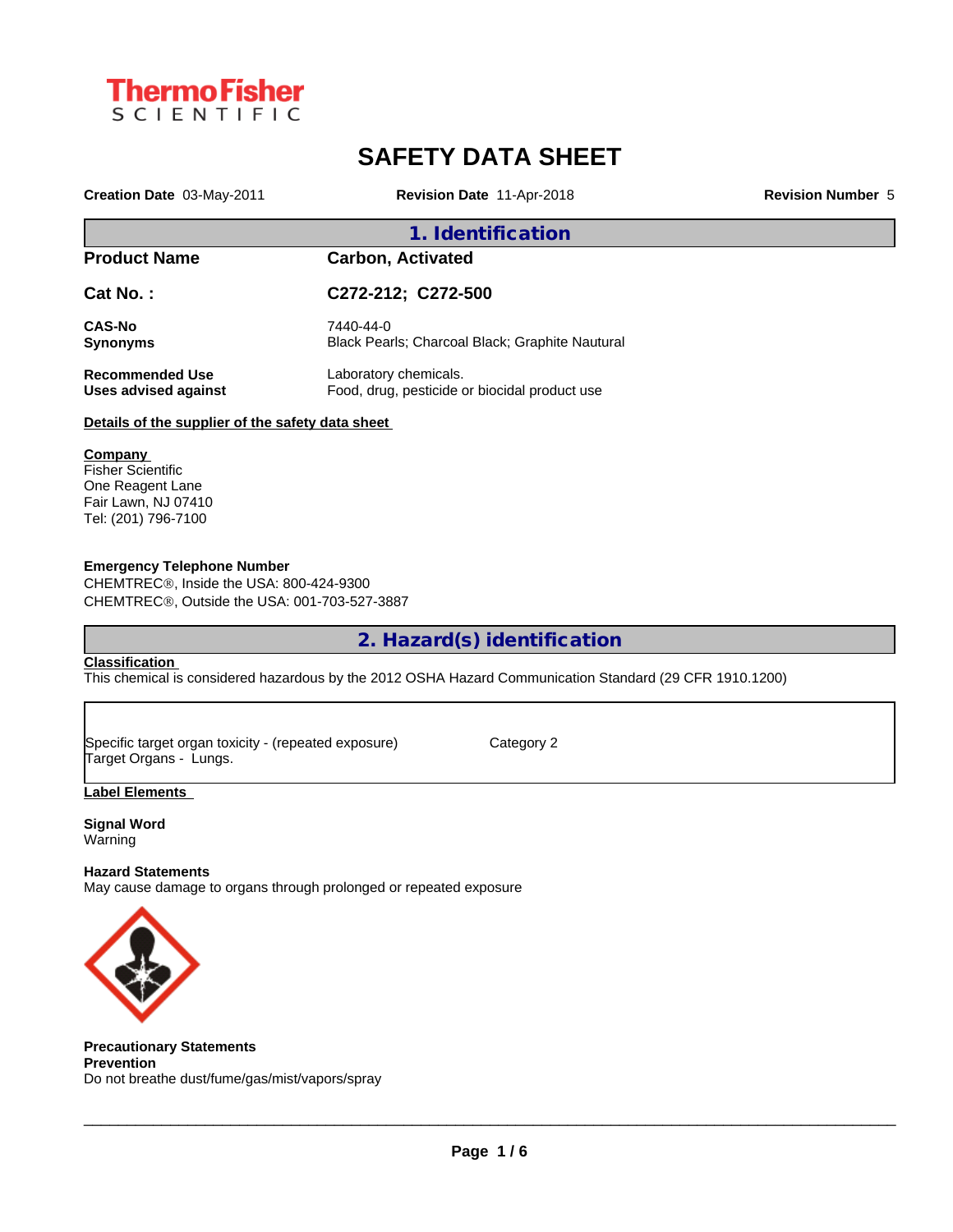Wear protective gloves/protective clothing/eye protection/face protection **Response** Get medical attention/advice if you feel unwell **Disposal** Dispose of contents/container to an approved waste disposal plant **Hazards not otherwise classified (HNOC)** None identified

## **3. Composition/Information on Ingredients**

| Component                                                                                                                                 |                                                      | <b>CAS-No</b>                                                                                                              | Weight %                                                                                     |  |  |  |  |  |  |
|-------------------------------------------------------------------------------------------------------------------------------------------|------------------------------------------------------|----------------------------------------------------------------------------------------------------------------------------|----------------------------------------------------------------------------------------------|--|--|--|--|--|--|
| Activated charcoal                                                                                                                        |                                                      | 7440-44-0                                                                                                                  | 100                                                                                          |  |  |  |  |  |  |
|                                                                                                                                           |                                                      | 4. First-aid measures                                                                                                      |                                                                                              |  |  |  |  |  |  |
| <b>Eye Contact</b>                                                                                                                        | medical attention.                                   |                                                                                                                            | Rinse immediately with plenty of water, also under the eyelids, for at least 15 minutes. Get |  |  |  |  |  |  |
| <b>Skin Contact</b>                                                                                                                       |                                                      | Wash off immediately with plenty of water for at least 15 minutes. Get medical attention<br>immediately if symptoms occur. |                                                                                              |  |  |  |  |  |  |
| Inhalation                                                                                                                                | physician.                                           | Move to fresh air. If not breathing, give artificial respiration. If symptoms persist, call a                              |                                                                                              |  |  |  |  |  |  |
| Ingestion                                                                                                                                 |                                                      | Drink plenty of water. Do not induce vomiting. Get medical attention if symptoms occur.                                    |                                                                                              |  |  |  |  |  |  |
| Most important symptoms and<br>effects                                                                                                    | No information available.                            |                                                                                                                            |                                                                                              |  |  |  |  |  |  |
| <b>Notes to Physician</b>                                                                                                                 | Treat symptomatically                                |                                                                                                                            |                                                                                              |  |  |  |  |  |  |
|                                                                                                                                           |                                                      | 5. Fire-fighting measures                                                                                                  |                                                                                              |  |  |  |  |  |  |
| <b>Unsuitable Extinguishing Media</b>                                                                                                     | No information available                             |                                                                                                                            |                                                                                              |  |  |  |  |  |  |
| <b>Flash Point</b><br>Method -                                                                                                            | No information available<br>No information available |                                                                                                                            |                                                                                              |  |  |  |  |  |  |
| <b>Autoignition Temperature</b><br><b>Explosion Limits</b>                                                                                | 452 °C                                               |                                                                                                                            |                                                                                              |  |  |  |  |  |  |
| Upper                                                                                                                                     | No data available                                    |                                                                                                                            |                                                                                              |  |  |  |  |  |  |
| Lower<br>Sensitivity to Mechanical Impact No information available<br>Sensitivity to Static Discharge No information available            | No data available                                    |                                                                                                                            |                                                                                              |  |  |  |  |  |  |
| Specific Hazards Arising from the Chemical<br>Keep product and empty container away from heat and sources of ignition.                    |                                                      |                                                                                                                            |                                                                                              |  |  |  |  |  |  |
| <b>Hazardous Combustion Products</b><br>Carbon oxides<br><b>Protective Equipment and Precautions for Firefighters</b><br>protective gear. |                                                      | As in any fire, wear self-contained breathing apparatus pressure-demand, MSHA/NIOSH (approved or equivalent) and full      |                                                                                              |  |  |  |  |  |  |
| <b>NFPA</b><br>Health<br>1                                                                                                                | <b>Flammability</b><br>-1                            | Instability<br>0                                                                                                           | <b>Physical hazards</b><br>N/A                                                               |  |  |  |  |  |  |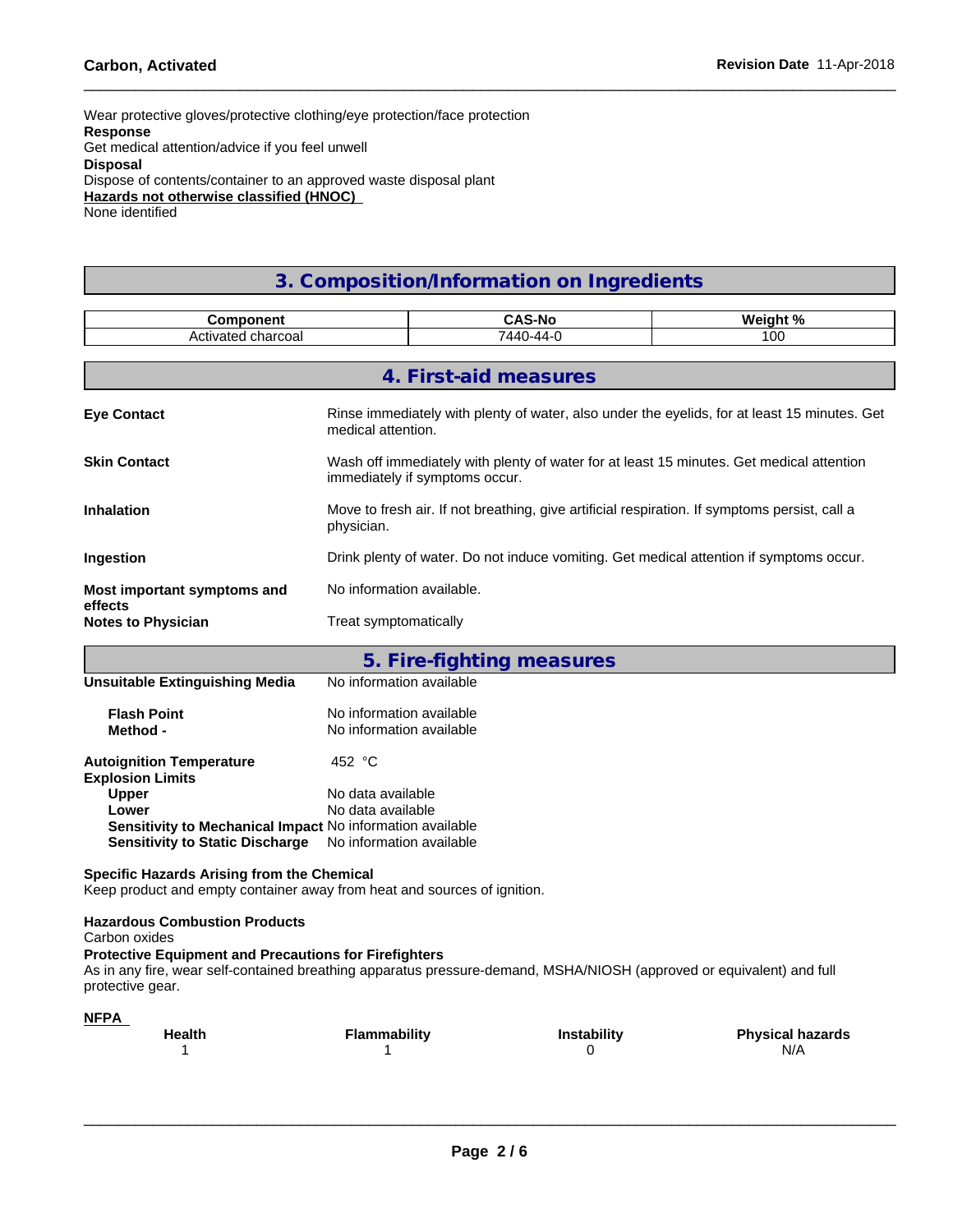|                                  | 6. Accidental release measures                                                                                                                      |
|----------------------------------|-----------------------------------------------------------------------------------------------------------------------------------------------------|
| <b>Personal Precautions</b>      | Ensure adequate ventilation. Avoid dust formation. Avoid contact with the skin and the<br>eyes. Use personal protective equipment.                  |
| <b>Environmental Precautions</b> | Should not be released into the environment.                                                                                                        |
| Up                               | Methods for Containment and Clean Sweep up and shovel into suitable containers for disposal. Avoid dust formation. Provide<br>adequate ventilation. |
|                                  | 7. Handling and storage                                                                                                                             |
| <b>Handling</b>                  | Avoid contact with skin and eyes. Avoid dust formation. Ensure adequate ventilation. Avoid<br>breathing dust/fume/gas/mist/vapors/spray.            |
| <b>Storage</b>                   | Keep containers tightly closed in a cool, well-ventilated place.                                                                                    |
|                                  | 8. Exposure controls / personal protection                                                                                                          |
| <b>Exposure Guidelines</b>       |                                                                                                                                                     |
|                                  |                                                                                                                                                     |

| onen∣<br>nп                                         | .<br>:GIF | . DE<br>ດເ⊔<br>--- | .<br>NIC<br>' IDL. | <b>TWA</b><br>nЕ.<br>мe<br>хιι |
|-----------------------------------------------------|-----------|--------------------|--------------------|--------------------------------|
| charcoa<br>---<br>$\tilde{\phantom{a}}$<br>Activate |           |                    |                    | ™∆M<br>ma/m                    |

| <b>Engineering Measures</b>          | None under normal use conditions.                                                                                                                                                 |
|--------------------------------------|-----------------------------------------------------------------------------------------------------------------------------------------------------------------------------------|
| <b>Personal Protective Equipment</b> |                                                                                                                                                                                   |
| <b>Eye/face Protection</b>           | Wear appropriate protective eyeglasses or chemical safety goggles as described by<br>OSHA's eye and face protection regulations in 29 CFR 1910.133 or European Standard<br>EN166. |
| Skin and body protection             | Wear appropriate protective gloves and clothing to prevent skin exposure.                                                                                                         |
| <b>Respiratory Protection</b>        | No protective equipment is needed under normal use conditions.                                                                                                                    |
| <b>Hygiene Measures</b>              | Handle in accordance with good industrial hygiene and safety practice.                                                                                                            |

**9. Physical and chemical properties**

| <b>Physical State</b>                   | Solid                    |  |
|-----------------------------------------|--------------------------|--|
| Appearance                              | <b>Black</b>             |  |
| <b>Odor</b>                             | Odorless                 |  |
| <b>Odor Threshold</b>                   | No information available |  |
| рH                                      | No information available |  |
| <b>Melting Point/Range</b>              | 3652 $^{\circ}$ C        |  |
| <b>Boiling Point/Range</b>              | No information available |  |
| <b>Flash Point</b>                      | No information available |  |
| <b>Evaporation Rate</b>                 | Not applicable           |  |
| Flammability (solid,gas)                | No information available |  |
| <b>Flammability or explosive limits</b> |                          |  |
| Upper                                   | No data available        |  |
| Lower                                   | No data available        |  |
| <b>Vapor Pressure</b>                   | 1 mmHg @ 3586 °C         |  |
| <b>Vapor Density</b>                    | Not applicable           |  |
| <b>Specific Gravity</b>                 | $1.8 - 2.1$              |  |
| <b>Solubility</b>                       | Insoluble in water       |  |
| Partition coefficient; n-octanol/water  | No data available        |  |
| <b>Autoignition Temperature</b>         | 452 °C                   |  |
| <b>Decomposition Temperature</b>        | No information available |  |
| <b>Viscosity</b>                        | Not applicable           |  |
|                                         |                          |  |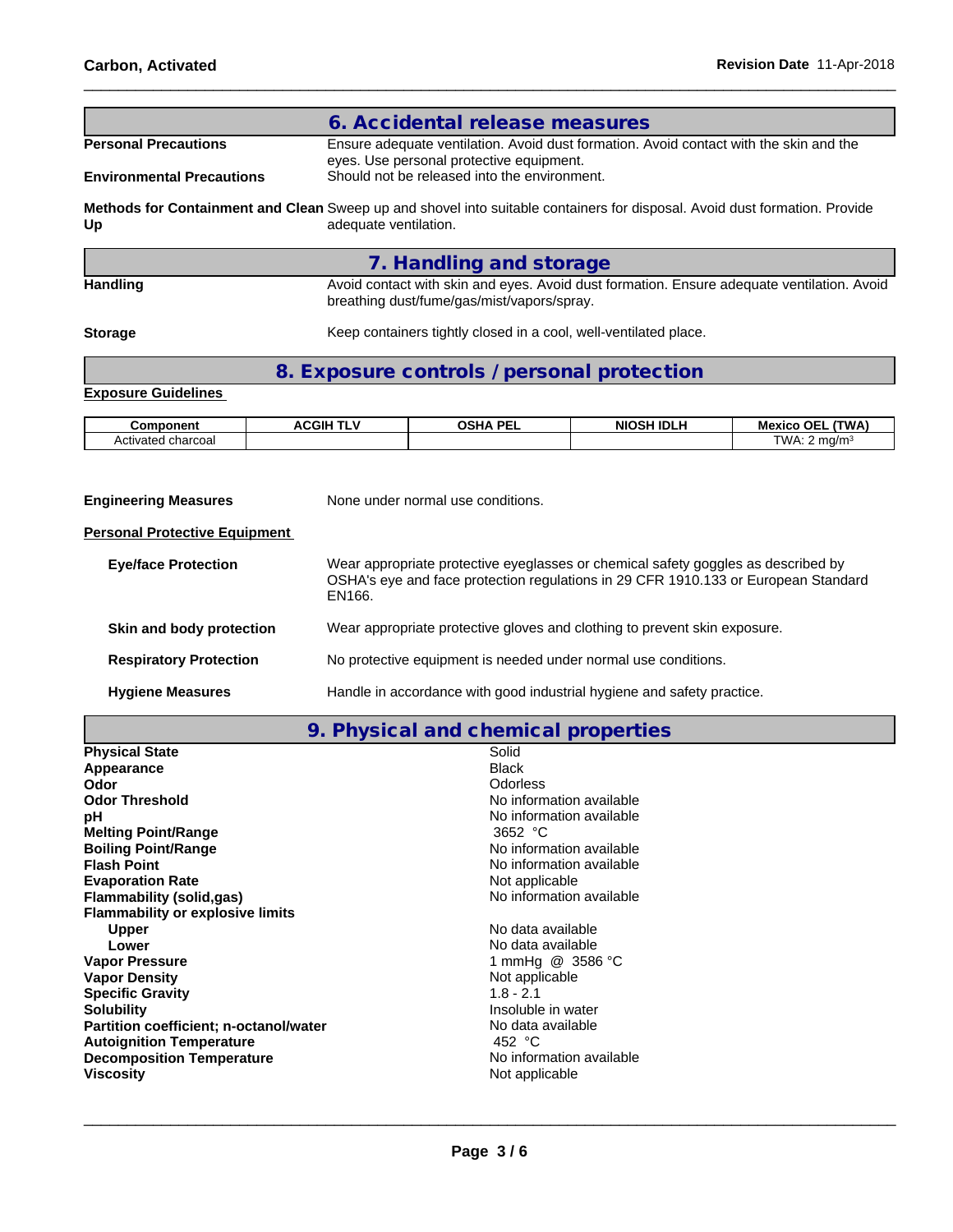| <b>Molecular Formula</b> |    |
|--------------------------|----|
| <b>Molecular Weight</b>  | 12 |
|                          |    |

| 10. Stability and reactivity |  |
|------------------------------|--|
|------------------------------|--|

| <b>Reactive Hazard</b>                         | None known, based on information available                |
|------------------------------------------------|-----------------------------------------------------------|
| <b>Stability</b>                               | Stable under normal conditions.                           |
| <b>Conditions to Avoid</b>                     | Avoid dust formation. Protect from moisture. Excess heat. |
| Incompatible Materials                         | Incompatible Materials, Strong oxidizing agents           |
| Hazardous Decomposition Products Carbon oxides |                                                           |
| <b>Hazardous Polymerization</b>                | Hazardous polymerization does not occur.                  |
| <b>Hazardous Reactions</b>                     | None under normal processing.                             |

**11. Toxicological information**

**Acute Toxicity**

## **Product Information**

| <b>Component Information</b>                                     |                          |                                                                                            |            |                                                                                          |             |                        |  |  |  |
|------------------------------------------------------------------|--------------------------|--------------------------------------------------------------------------------------------|------------|------------------------------------------------------------------------------------------|-------------|------------------------|--|--|--|
| <b>Component</b>                                                 |                          | LD50 Oral                                                                                  |            | <b>LD50 Dermal</b>                                                                       |             | <b>LC50 Inhalation</b> |  |  |  |
| Activated charcoal                                               |                          | LD50 > 10000 mg/kg (Rat)                                                                   |            | Not listed                                                                               |             | Not listed             |  |  |  |
| <b>Toxicologically Synergistic</b><br><b>Products</b>            |                          | No information available                                                                   |            |                                                                                          |             |                        |  |  |  |
|                                                                  |                          | Delayed and immediate effects as well as chronic effects from short and long-term exposure |            |                                                                                          |             |                        |  |  |  |
| <b>Irritation</b>                                                |                          | May cause skin and eye irritation                                                          |            |                                                                                          |             |                        |  |  |  |
| <b>Sensitization</b>                                             |                          | No information available                                                                   |            |                                                                                          |             |                        |  |  |  |
| Carcinogenicity                                                  |                          |                                                                                            |            | The table below indicates whether each agency has listed any ingredient as a carcinogen. |             |                        |  |  |  |
| <b>Component</b>                                                 | <b>CAS-No</b>            | <b>IARC</b>                                                                                | <b>NTP</b> | <b>ACGIH</b>                                                                             | <b>OSHA</b> | <b>Mexico</b>          |  |  |  |
| Activated charcoal                                               | 7440-44-0                | Not listed                                                                                 | Not listed | Not listed                                                                               | Not listed  | Not listed             |  |  |  |
| <b>Mutagenic Effects</b>                                         |                          | No information available                                                                   |            |                                                                                          |             |                        |  |  |  |
| <b>Reproductive Effects</b>                                      |                          | No information available.                                                                  |            |                                                                                          |             |                        |  |  |  |
| <b>Developmental Effects</b>                                     |                          | No information available.                                                                  |            |                                                                                          |             |                        |  |  |  |
| <b>Teratogenicity</b>                                            |                          | No information available.                                                                  |            |                                                                                          |             |                        |  |  |  |
| <b>STOT - single exposure</b><br><b>STOT - repeated exposure</b> |                          | None known<br>Lungs                                                                        |            |                                                                                          |             |                        |  |  |  |
| <b>Aspiration hazard</b>                                         | No information available |                                                                                            |            |                                                                                          |             |                        |  |  |  |
| delayed                                                          |                          | <b>Symptoms / effects, both acute and No information available</b>                         |            |                                                                                          |             |                        |  |  |  |
| <b>Endocrine Disruptor Information</b>                           |                          | No information available                                                                   |            |                                                                                          |             |                        |  |  |  |
| <b>Other Adverse Effects</b>                                     |                          |                                                                                            |            | The toxicological properties have not been fully investigated.                           |             |                        |  |  |  |
|                                                                  |                          |                                                                                            |            |                                                                                          |             |                        |  |  |  |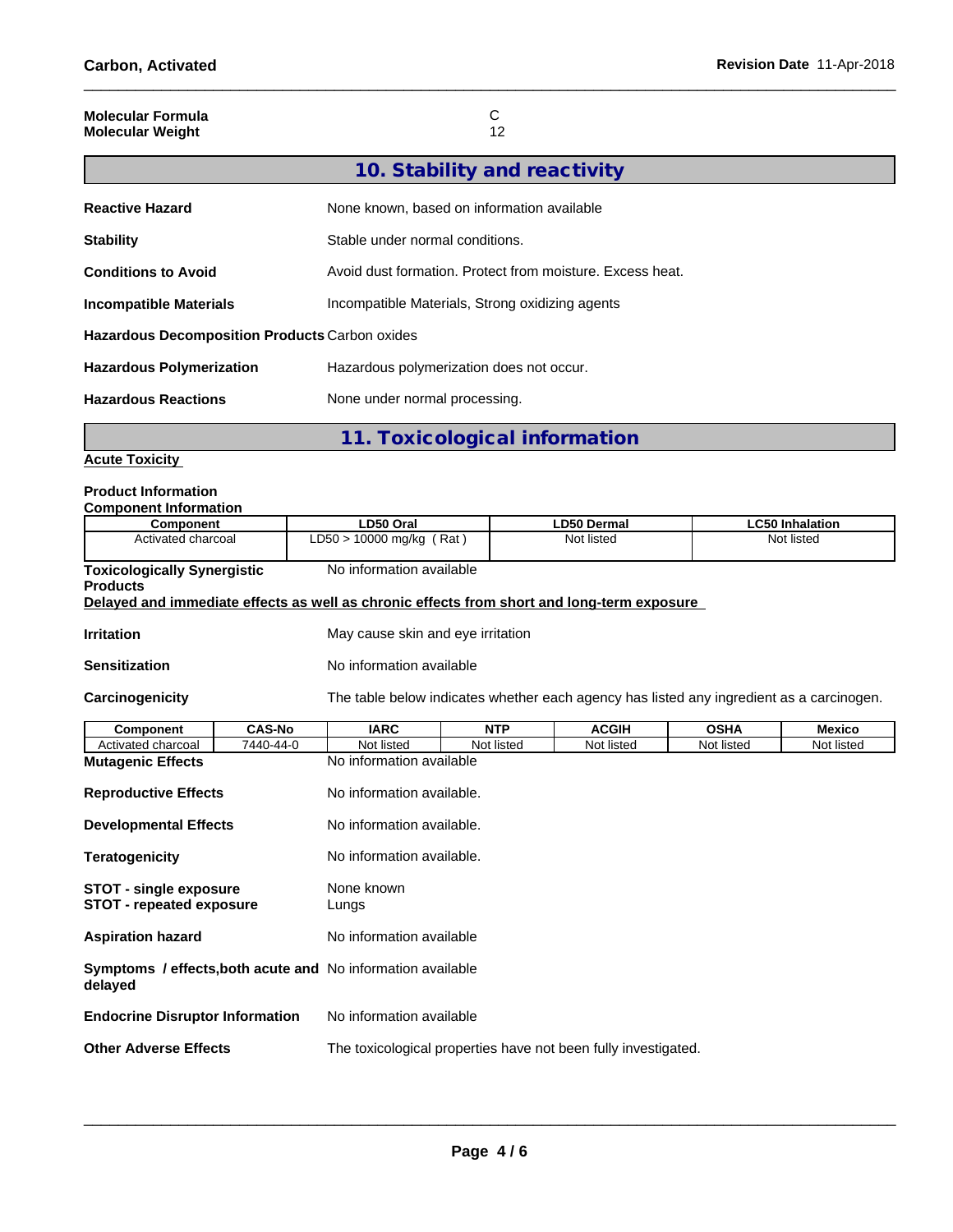### **12. Ecological information**

**Ecotoxicity** 

.

| <b>Persistence and Degradability</b> | No information available                                                                                                                                                                                                                                              |
|--------------------------------------|-----------------------------------------------------------------------------------------------------------------------------------------------------------------------------------------------------------------------------------------------------------------------|
| <b>Bioaccumulation/Accumulation</b>  | No information available.                                                                                                                                                                                                                                             |
| <b>Mobility</b>                      | No information available.                                                                                                                                                                                                                                             |
|                                      | 13. Disposal considerations                                                                                                                                                                                                                                           |
| <b>Waste Disposal Methods</b>        | Chemical waste generators must determine whether a discarded chemical is classified as a<br>hazardous waste. Chemical waste generators must also consult local, regional, and<br>national hazardous waste regulations to ensure complete and accurate classification. |

|                 | 14. Transport information  |  |
|-----------------|----------------------------|--|
| <b>DOT</b>      | Not regulated              |  |
| <b>TDG</b>      | Not regulated              |  |
| <b>IATA</b>     | Not regulated              |  |
| <b>IMDG/IMO</b> | Not regulated              |  |
|                 | 15. Regulatory information |  |

### **International Inventories**

| <b>Component</b>      | TSC <sub>/</sub> | <b>DSI</b> | <b>NDSL</b> | <b>EINECS</b>        | <b>ELINCS</b> | NI <sub>P</sub> | <b>PICCS</b> | <b>ENCS</b> | <b>AICS</b> | <b>IECSC</b> | <b>IZEOI</b><br>NEVL |
|-----------------------|------------------|------------|-------------|----------------------|---------------|-----------------|--------------|-------------|-------------|--------------|----------------------|
| charcoal<br>Activated |                  |            |             | 0.04<br>ט ו<br>∍ د ب |               |                 |              |             |             |              |                      |

**Legend: X - Listed**

**E - Indicates a substance that is the subject of a Section 5(e) Consent order under TSCA.**

**F - Indicates a substance that is the subject of a Section 5(f) Rule under TSCA.**

**N - Indicates a polymeric substance containing no free-radical initiator in its inventory name but is considered to cover the designated polymer made with any free-radical initiator regardless of the amount used.**

**P - Indicates a commenced PMN substance**

**R - Indicates a substance that is the subject of a Section 6 risk management rule under TSCA.**

**S - Indicates a substance that is identified in a proposed or final Significant New Use Rule**

**T - Indicates a substance that is the subject of a Section 4 test rule under TSCA.**

**XU - Indicates a substance exempt from reporting under the Inventory Update Rule, i.e. Partial Updating of the TSCA Inventory Data Base Production and Site Reports (40 CFR 710(B).**

**Y1 - Indicates an exempt polymer that has a number-average molecular weight of 1,000 or greater.**

**Y2 - Indicates an exempt polymer that is a polyester and is made only from reactants included in a specified list of low concern reactants that comprises one of the eligibility criteria for the exemption rule.**

### **U.S. Federal Regulations**

| <b>TSCA 12(b)</b>                                                           | Not applicable                     |
|-----------------------------------------------------------------------------|------------------------------------|
| <b>SARA 313</b>                                                             | Not applicable                     |
| <b>SARA 311/312 Hazard Categories</b>                                       | See section 2 for more information |
| <b>CWA (Clean Water Act)</b>                                                | Not applicable                     |
| <b>Clean Air Act</b>                                                        | Not applicable                     |
| <b>OSHA</b> Occupational Safety and Health Administration<br>Not applicable |                                    |
| <b>CERCLA</b>                                                               | Not applicable                     |